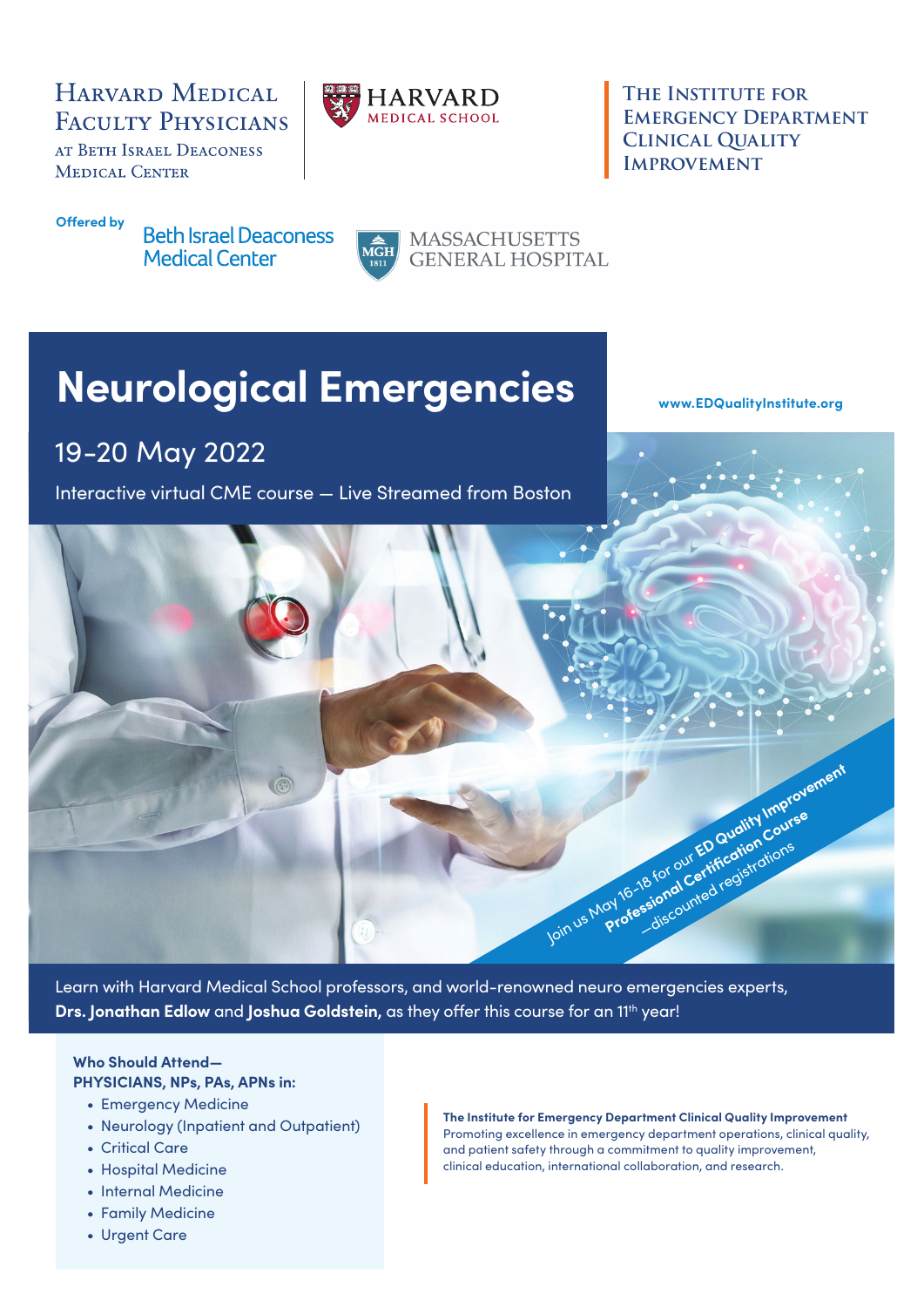### **Course Description**

**Neurological Emergencies** is a 2-day, 16-hour course that provides updates, best practices, and new algorithms to diagnose neurological symptoms, quickly identify a neurological emergency, and take appropriate measures to optimize outcomes for high-risk patients. The goal of this course is to prepare clinicians to quickly and accurately diagnose and provide appropriate care for patients with neurological emergencies, including:

- **High-frequency symptoms:** Headache, back pain, dizziness, diplopia
- **High-risk conditions:** Acute ischemic stroke, subarachnoid hemorrhage, traumatic brain injury, coma, and intracerebral hemorrhage.

Neurological Emergencies is delivered by the Department of Emergency Medicine at Harvard Medical Faculty Physicians at Beth Israel Deaconess Medical Center, in collaboration with Massachusetts General Hospital, Department of Emergency Medicine. This course is relevant for clinicians working in emergency medicine, inpatient and outpatient neurology, critical care, hospital medicine, urgent care, and internal/family medicine.

# **Key Course Features**

Course participants will learn from world-renowned experts in emergency medicine and neurology. The course, facilitated by faculty from Harvard Medical School, Beth Israel Deaconess Medical Center, Massachusetts General Hospital, and other international experts, will use presentations and interactive Q&A sessions to address the following educational areas:

- History and future of stroke care
- Best practices for using the focused history and physical to determine which patients with headache or minor head injury require neuroimaging or further workup
- An algorithmic approach to evaluating back pain to avoid missing cord or cauda equina compression
- The newest approaches to treating TIA and ischemic and hemorrhagic stroke
- Updates to diagnose and manage the comatose patient
- A new paradigm to diagnose dizziness
- Advances in the management of seizures
- Practical approaches to bedside neuro-ophthalmology and correct diagnosis of posterior circulation stroke.

**Join us for an interactive virtual course — live from Boston!**

### **Course Directors**

#### **Jonathan Edlow, MD**

Professor of Medicine and Emergency Medicine, Harvard Medical School Co-Director, The Institute for ED Clinical Quality Improvement

#### **Joshua N. Goldstein, MD, PhD**

Director, Center for Neurologic Emergencies, Department of Emergency Medicine, Massachusetts General Hospital Professor of Emergency Medicine, Harvard Medical School

# **Faculty**

#### **Latha Ganti, MD, MS, MBA**

Professor, Emergency Medicine & Neurology & Research Director, UCF Osceola Emergency Medicine Residency Program

#### **Nina Gentile, MD**

Professor, Emergency Medicine, Lewis Katz School of Medicine at Temple University Research Director, Department of Emergency Medicine, Lewis Katz School of Medicine at Temple University

#### **Andrea Morotti, MD**

Clinical Neurologist, Neurology Unit, Department of Neurological Sciences and Vision, ASST Spedali Civili, Brescia, Italy

#### **Simone Vanni, MD, PhD**

Director, Emergency Medicine Unit, Ospedale San Giuseppe, Empoli, Italy Adjunct Professor, Medical-Surgical Emergencies, University of Florence Director, Emergency Medicine Training and Simulation Center, Local Healthcare Authority, Central Tuscany, Italy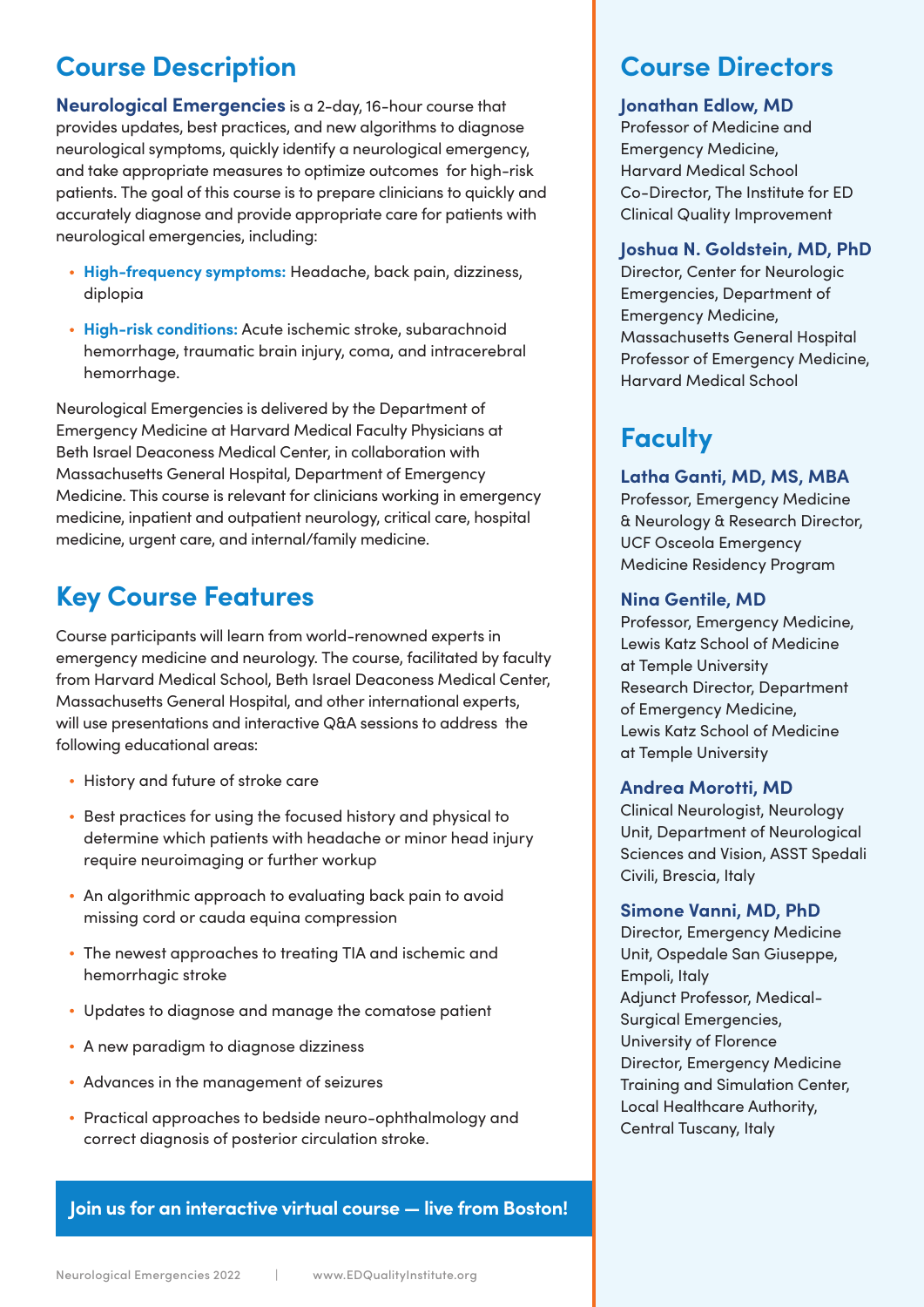| DAY 1: Thursday, May 19<br>D, |                 |                                                                 |      |
|-------------------------------|-----------------|-----------------------------------------------------------------|------|
|                               | $7:00 - 7:15$   | <b>Welcome and Introduction</b>                                 | 7:C  |
|                               |                 | Jonathan A. Edlow, MD &                                         | 7:1  |
|                               |                 | Joshua N. Goldstein, MD, PhD                                    |      |
|                               | $7:15 - 7:55$   | Keynote:<br>Perspective in the History & Future of              | 7:4  |
|                               |                 | <b>Stroke Care in Europe &amp; Beyond</b>                       | 7:5  |
|                               |                 | Jonathan Edlow, MD                                              |      |
|                               | $7:55 - 8:05$   | Q&A                                                             |      |
|                               | $8:05 - 9:05$   | <b>Dizziness: A New Evidence-Based</b>                          | 8:2  |
|                               |                 | <b>Algorithm</b><br>Jonathan A. Edlow, MD                       | 8:4  |
|                               | $9:05 - 9:20$   | Q&A                                                             |      |
|                               | $9:20 - 9:35$   | <b>Mental Break</b>                                             |      |
|                               |                 |                                                                 | 9:1  |
|                               | $9:35-10:05$    | <b>Treating Dizziness -</b><br><b>Vestibular Maneuvers</b>      | 9:2  |
|                               |                 | Simone Vanni, MD                                                | 9:4  |
|                               | 10:05-10:20     | Q&A                                                             |      |
|                               | 10:20-10:50     | <b>Headache 101: Avoiding Misdiagnosis</b>                      | 10:  |
|                               |                 | Jonathan A. Edlow, MD                                           | 10:  |
|                               | 10:50-11:05     | Q&A                                                             |      |
|                               | $11:05 - 11:20$ | <b>Mental Break</b>                                             | 10:  |
|                               | $11:20 - 11:50$ | <b>Coma - The Initial Evaluation.</b>                           | 11:1 |
|                               |                 | <b>And What Not to Miss.</b><br>Joshua N. Goldstein, MD, PhD    | 11:2 |
|                               | 11:50-12:05     | Q&A                                                             |      |
|                               | 12:05-12:40     | <b>Back pain - Clinical pathway</b>                             |      |
|                               |                 | of who to evaluate and when.                                    | 11:5 |
|                               |                 | Jonathan A. Edlow, MD                                           | 12:  |
|                               | 12:40-12:55     | Q&A                                                             |      |
|                               | $12:55 - 13:25$ | <b>Traumatic Brain Injury</b>                                   | 12:  |
|                               |                 | Joshua N. Goldstein, MD                                         | 12:  |
|                               | 13:25-13:40     | Q&A                                                             |      |
|                               | 13:40-13:55     | <b>Mental break</b>                                             |      |
|                               | 13:55-14:30     | <b>Neuro-Ophthalmology at the Bedside</b>                       | 13:  |
|                               |                 | Jonathan A. Edlow, MD                                           | 13:  |
|                               | 14:30-14:45     | Q&A                                                             | 13:  |
|                               | 14:45-15:45     | <b>Neurological QA: Lessons Learned</b><br><b>from Mistakes</b> |      |
|                               |                 | $h$ ngthan $\Lambda$ Edlow $M\cap H$                            |      |

#### Jonathan A. Edlow MD & Joshua N. Goldstein, MD, PhD

DAY 2: **Friday, May 20**

| $7:00 - 7:10$   | <b>Welcome and Introduction</b>                                                                                                                                                           |
|-----------------|-------------------------------------------------------------------------------------------------------------------------------------------------------------------------------------------|
| $7:10 - 7:40$   | <b>CNS Infections</b><br>Andrea Morotti, MD                                                                                                                                               |
| $7:40 - 7:55$   | Q&A                                                                                                                                                                                       |
| $7:55 - 8:25$   | <b>Intracerebral Hemorrhage:</b><br><b>The First Hours</b><br>Joshua N. Goldstein, MD, PhD                                                                                                |
| $8:25 - 8:40$   | Q&A                                                                                                                                                                                       |
| 8:40-9:10       | <b>Updates on Revascularization -</b><br><b>IV Thrombolytics and Endovascular</b><br><b>Therapy</b><br>Nina Gentile, MD                                                                   |
| $9:10 - 9:25$   | <b>Q&amp;A</b>                                                                                                                                                                            |
| $9:25 - 9:40$   | <b>Mental Break</b>                                                                                                                                                                       |
| $9:40-10:10$    | <b>Diagnosis of Subarachnoid Hemorrhage</b><br>Jonathan A. Edlow, MD                                                                                                                      |
| 10:10-10:25     | Q&A                                                                                                                                                                                       |
| $10:25 - 10:55$ | The NIHSS - How to Do It and<br><b>Practical Insights</b><br>Latha Ganti, MD                                                                                                              |
| $10:55 - 11:10$ | Q&A                                                                                                                                                                                       |
| $11:10 - 11:25$ | <b>Mental Break</b>                                                                                                                                                                       |
| $11:25 - 11:55$ | <b>Transient Ischemic Attack:</b><br><b>Preventing Stroke</b><br>Andrea Morotti, MD                                                                                                       |
| $11:55 - 12:10$ | <b>Q&amp;A</b>                                                                                                                                                                            |
| 12:10-12:40     | <b>Atypical Stroke Syndromes:</b><br><b>Avoiding Misdiagnosis</b><br>Latha Ganti, MD                                                                                                      |
| $12:40 - 12:55$ | Q&A                                                                                                                                                                                       |
| 12:55-13:25     | <b>Diagnosis of Posterior Circulation Stroke</b><br>- Real-life Lessons from Real-live Cases<br>Jonathan A. Edlow, MD                                                                     |
| 13:25-13:40     | Q&A                                                                                                                                                                                       |
| 13:40-13:55     | <b>Mental Break</b>                                                                                                                                                                       |
| 13:55–14:55     | <b>Case Discussions: Medico-legal</b><br><b>Cases with Roundtable Discussion of</b><br>Differences between the US and Italy<br>Jonathan Edlow, MD,<br>Andrea Morotti, MD, Latha Ganti, MD |